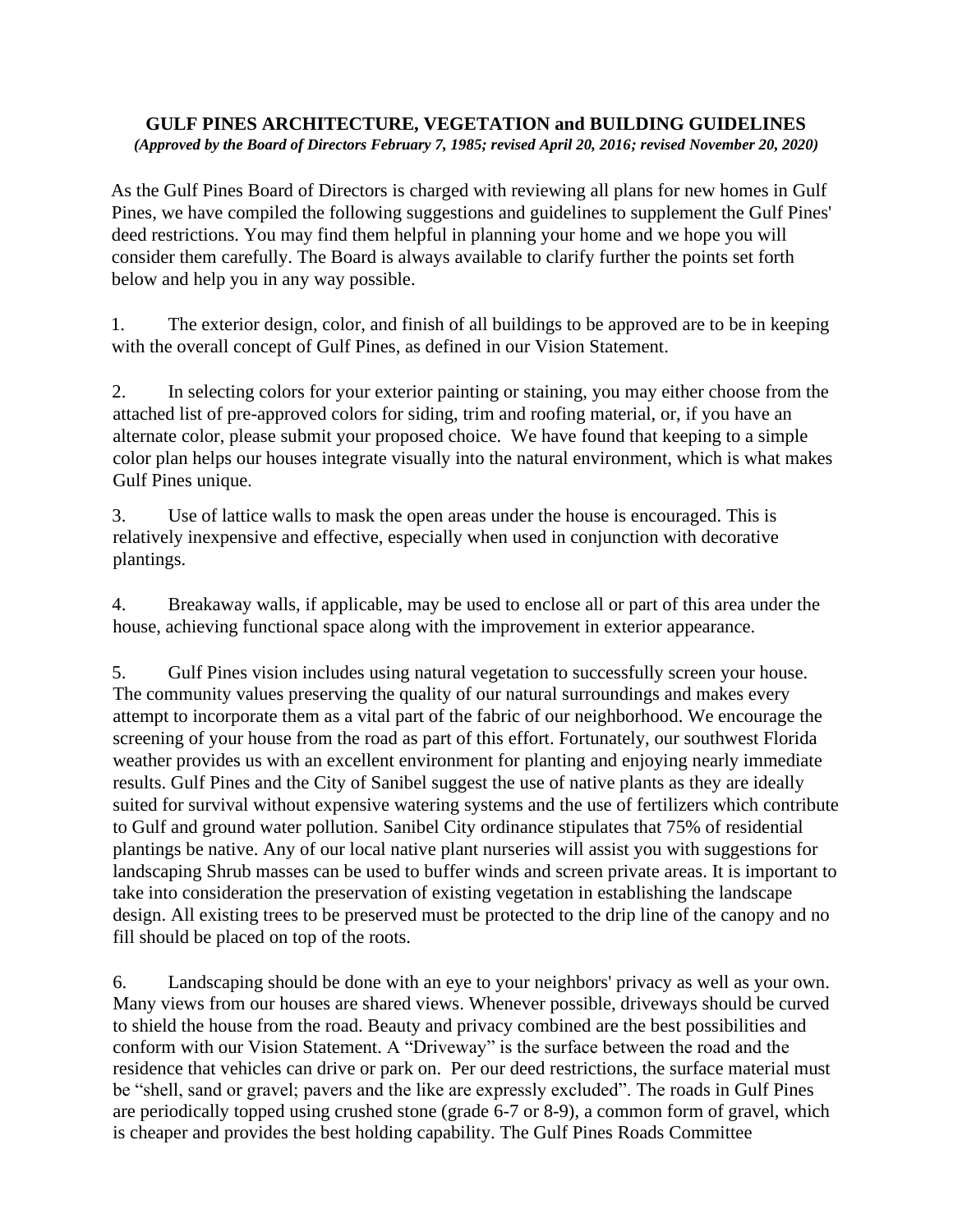recommends the same topping on driveways. All gravel should blend with the natural environment, thus bright colors are not approved.

As to those homes with that are currently noncompliant with this Guideline, when additional shells, sand or gravel are needed for maintenance of driveways, we urge that owners use materials which adhere to the Guidelines.

7. In planning your house, don't forget to include provisions for screening of utilities such as air conditioners, fuel tanks, garbage cans, etc. While fences are not allowed, all outdoor furniture, pots, sculpture, and other forms of personal decoration can be screened from view in order to preserve the cohesive natural landscape of Gulf Pines. Mailboxes should also be designed to blend in with the surrounding vegetation and should not be designed in any unusual shape. Mailboxes and posts should conform to USPS standards. Gulf Pines can provide you with a source for reflective numbers that will also aid first responders to find you in an emergency.

8. When possible, dish antennas should be installed where they cannot be seen from the street or the beach, away from direct sight lines of close neighbors and below the peak roofline. Homeowners associations have the right to establish dish placement preferences, provided the preferred placement does not impose unreasonable delay or expense or preclude reception of an acceptable quality signal. Achieving the best placement of a dish antenna usually requires consultation between neighbors, between homeowners and the Architecture Committee and between homeowners and installers prior to installation.

9. When planning lighting for your property, keep in mind that Sanibel has a "dark skies" ordinance. We are located in a sea turtle refuge. Lighting to illuminate driveways, entrances and staircases should be low voltage, face downward and be designed to minimize spillage to comply with our city ordinances. This will help preserve our night skies, keeping Sanibel unique in Florida.

10. It is the property owner's responsibility to inform employees and contractors of Gulf Pines regulations. These include our strictly enforced 15 mile an hour speed limit, prohibition of commercial signs, such as contractors' signs, parking restrictions, etc. Practical considerations, such as a job toilet for use by workers at construction sites must be located in an inconspicuous location out of sight with the door facing away from the road. To avoid intruding on your Gulf Pines neighbors, radios used by construction and maintenance workers must be kept at a low volume.

11. It is important that the building site be maintained in a clean and tidy manner. Dumpsters must be emptied routinely and removed as soon as construction allows. To allow for street right of-way, all construction material and vehicles should be kept within property lines. Large construction trailers are not allowed on residential lots.

12. All grading must be included on the landscape plans and be designed so that no drainage problems to adjacent properties are created. Wetlands and the use of any fill must comply with strict Sanibel City regulations.